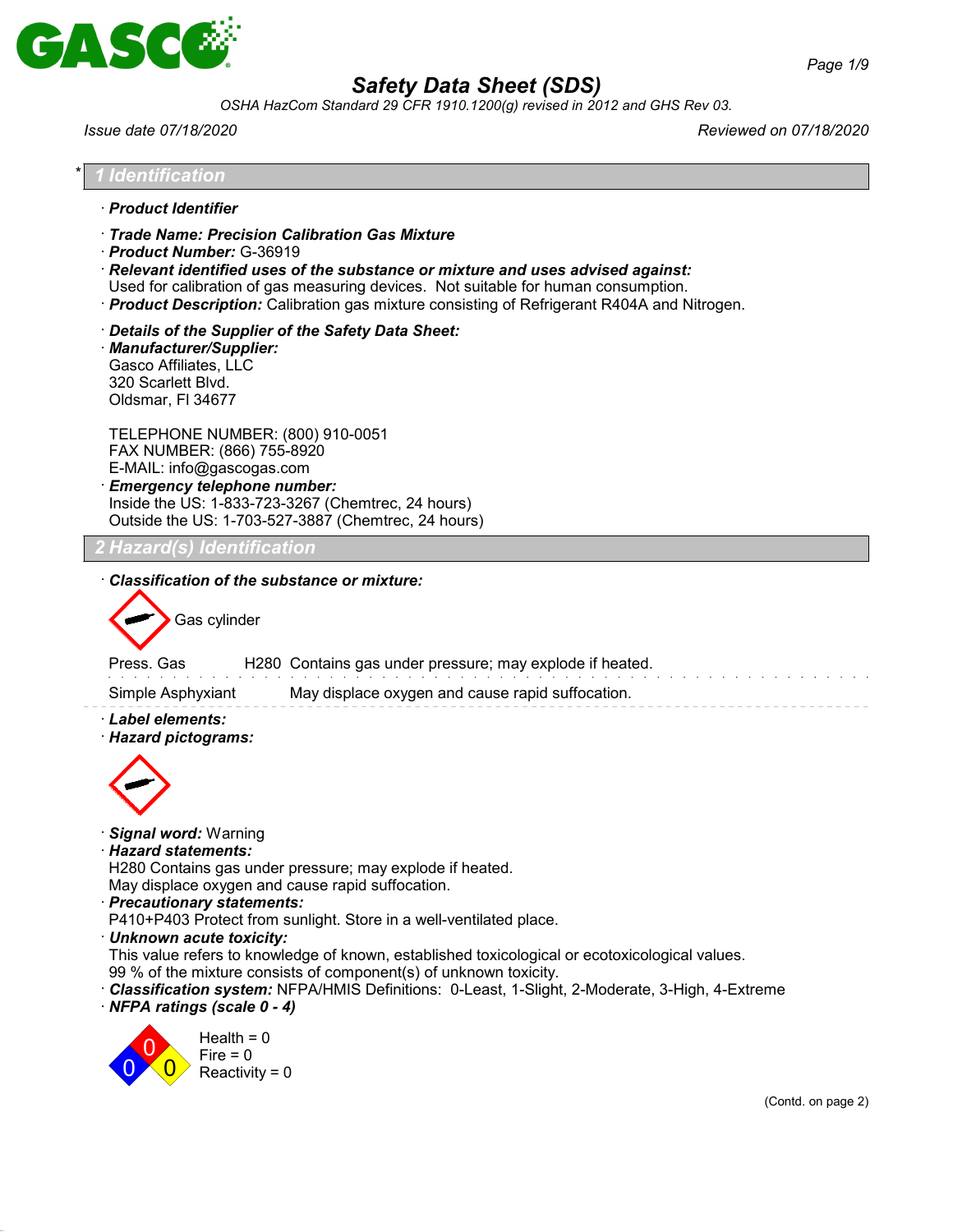*OSHA HazCom Standard 29 CFR 1910.1200(g) revised in 2012 and GHS Rev 03.*

*Issue date 07/18/2020 Reviewed on 07/18/2020*

*Trade Name: Precision Calibration Gas Mixture*

## · *HMIS-ratings (scale 0 - 4)*

| $H = 0$ Health = 0 |                                          |
|--------------------|------------------------------------------|
| <b>FIRE</b>        | $\blacksquare$ 0 $\blacksquare$ Fire = 0 |
|                    | REACTIVITY 0 Physical Hazard = 0         |

## · *Hazard(s) not otherwise classified (HNOC):* None known

*3 Composition/Information on Ingredients*

## · *Chemical characterization: Mixtures*

· *Description:* Mixture of substances listed below with non-hazardous additions.

| · Dangerous Components: |                                                                      |                     |
|-------------------------|----------------------------------------------------------------------|---------------------|
| $CAS: 354-33-6$         | Pentafluoroethane                                                    | $0.000044 - 0.44\%$ |
|                         | ◆ Press. Gas, H280; Simple Asphyxiant                                |                     |
| $CAS: 420-46-2$         | 1,1,1-trifluoroethane                                                | 0.000052-0.52%      |
|                         | ♦ Flam. Gas 1, H220; ♦ Press. Gas, H280; Simple Asphyxiant           |                     |
| CAS: 811-97-2           | 1,1,1,2-Tetrafluoroethane (HFC-134a)                                 | $0.000004 - 0.04\%$ |
|                         | ◆ Press. Gas, H281                                                   |                     |
| CAS: 7727-37-9          | Nitrogen                                                             | 99.9999-99%         |
|                         | RTECS: QW 9700000 $\diamondsuit$ Press. Gas, H280; Simple Asphyxiant |                     |

## · *Additional information:*

The exact percentages of the ingredients of this mixture are considered to be proprietary and are withheld in accordance with the provisions of paragraph (i) of §1910.1200 of 29 CFR 1910.1200 Trade Secrets.

#### *4 First-Aid Measures*

## · *Description of first aid measures*

#### · *After inhalation:*

Generally the product does not irritate with inhalation.

Supply fresh air. If required, provide artificial respiration. Consult doctor if symptoms persist.

In case of unconsciousness place patient stably in the side position for transportation.

#### · *After skin contact:*

Generally, the product does not irritate the skin.

In cases of contact with liquified material, frostbite may occur. Immerse frostbite in cool-warm water and seek medical attention.

Wash with soap and water.

If skin irritation occurs, consult a doctor.

#### · *After eye contact:*

Not anticipated under normal use.

Rinse opened eye for several minutes under running water. If symptoms persist, consult a doctor.

## · *After swallowing:*

Not a normal route of entry.

If swallowed and symptoms occur, consult a doctor.

- · *Information for doctor*
- · *Most important symptoms and effects, both acute and delayed:* No further relevant information available.

· *Indication of any immediate medical attention and special treatment needed:*

No further relevant information available.

#### *5 Fire-Fighting Measures*

## · *Extinguishing media*

· *Suitable extinguishing agents:*

Use fire fighting measures that suit the environment.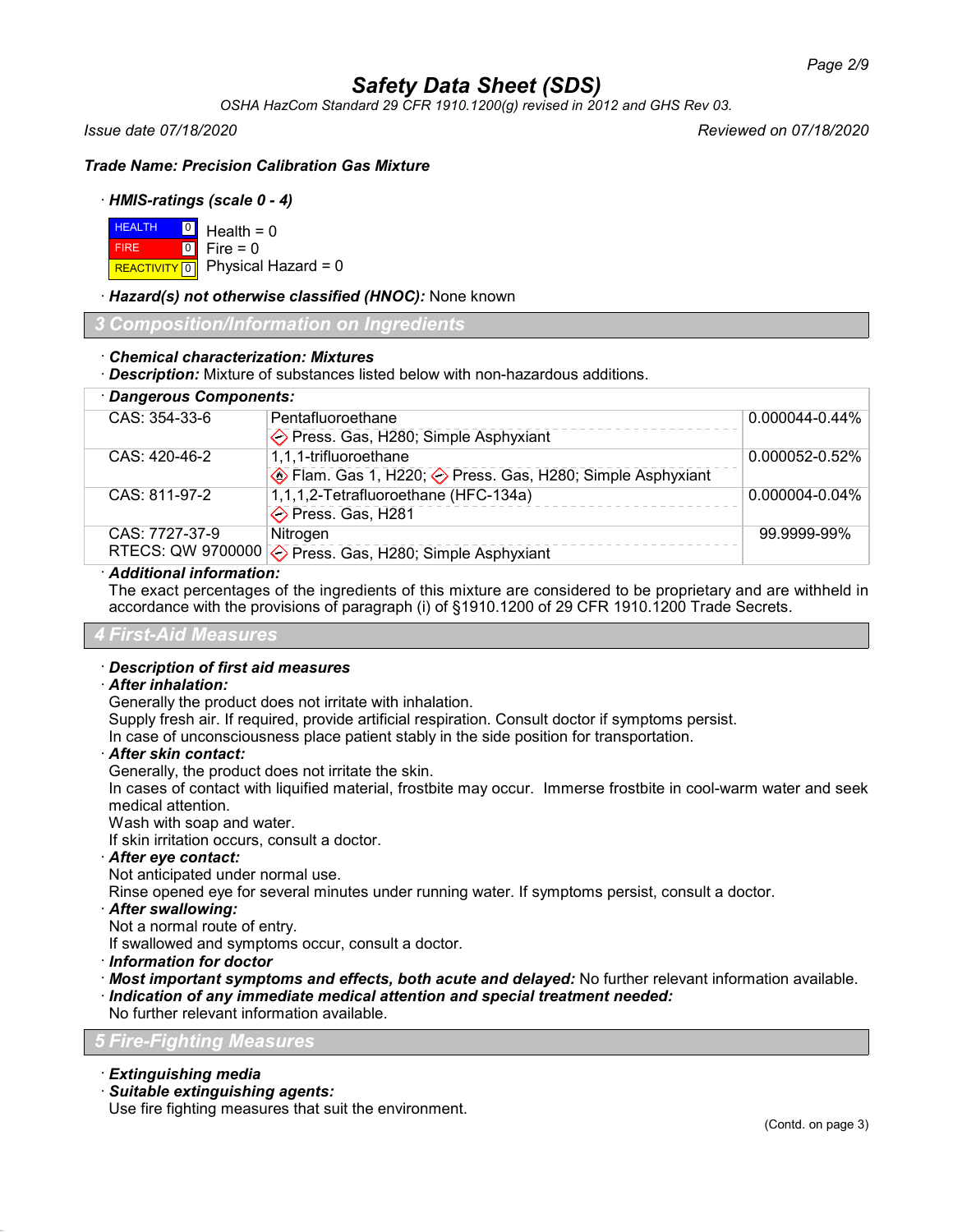*OSHA HazCom Standard 29 CFR 1910.1200(g) revised in 2012 and GHS Rev 03.*

*Issue date 07/18/2020 Reviewed on 07/18/2020*

### *Trade Name: Precision Calibration Gas Mixture*

Use water spray to cool fire-exposed containers.

- · *For safety reasons unsuitable extinguishing agents:* No further relevant information.
- · *Special hazards arising from the substance or mixture:*

Closed containers may explode when exposed to extreme heat.

If incinerated, product will release the following toxic fumes: Oxides of Carbon and Nitrogen (NOx) and Hydrofluoric acid gas.

### · *Advice for firefighters*

This gas mixture is not flammable; however, containers, when involved in fire, may rupture or burst in the heat of the fire.

#### · *Special protective equipment for firefighters:*

As in any fire, wear self-contained breathing apparatus pressure-demand (NIOSH approved or equivalent) and full protective gear to prevent contact with skin and eyes.

## *6 Accidental Release Measures*

· *Personal precautions, protective equipment and emergency procedures:*

Treat any fumes as toxic.

Keep away from ignition sources

Ensure adequate ventilation.

Keep people at a distance and stay upwind.

In a confined area, NIOSH approved respiratory protection may be required.

· *Environmental precautions:* Inform authorities in case of gas release.

· *Methods and material for containment and cleaning up:*

Dispose of the collected material according to regulations.

· *Reference to other sections:*

See Section 7 for information on safe handling.

See Section 8 for information on personal protection equipment.

See Section 13 for disposal information.

## · *Protective Action Criteria for Chemicals*

| $·$ PAC-1:                                    |              |
|-----------------------------------------------|--------------|
| 7727-37-9 Nitrogen                            | 7.96E+05 ppm |
| 811-97-2 1,1,1,2-Tetrafluoroethane (HFC-134a) | 8,000 ppm    |
| $·$ PAC-2:                                    |              |
| 7727-37-9 Nitrogen                            | 8.32E+05 ppm |
| 811-97-2 1,1,1,2-Tetrafluoroethane (HFC-134a) | 13,000 ppm   |
| $\cdot$ PAC-3:                                |              |
| 7727-37-9 Nitrogen                            | 8.69E+05 ppm |
| 811-97-2 1,1,1,2-Tetrafluoroethane (HFC-134a) | 27,000 ppm   |
| 7 Handling and Storage                        |              |

#### · *Handling*

## · *Precautions for safe handling:*

Ensure good ventilation/exhaustion at the workplace.

Be aware of any signs of dizziness or fatigue; exposures to fatal concentrations of this gas mixture could occur without any significant warning symptoms due to the potential for oxygen deficiency (simple asphyxiation). Do not attempt to adjust, repair or in any other way modify the cylinders containing this gas mixture. If there is a malfunction or another type of operational problem, contact nearest distributor immediately.

· *Information about protection against explosions and fires:*

Pressurized container: protect from sunlight and do not expose to temperatures exceeding 50°C, i.e. electric lights. Do not pierce or burn, even after use.

Do not cut, grind or weld on container that contains or contained product.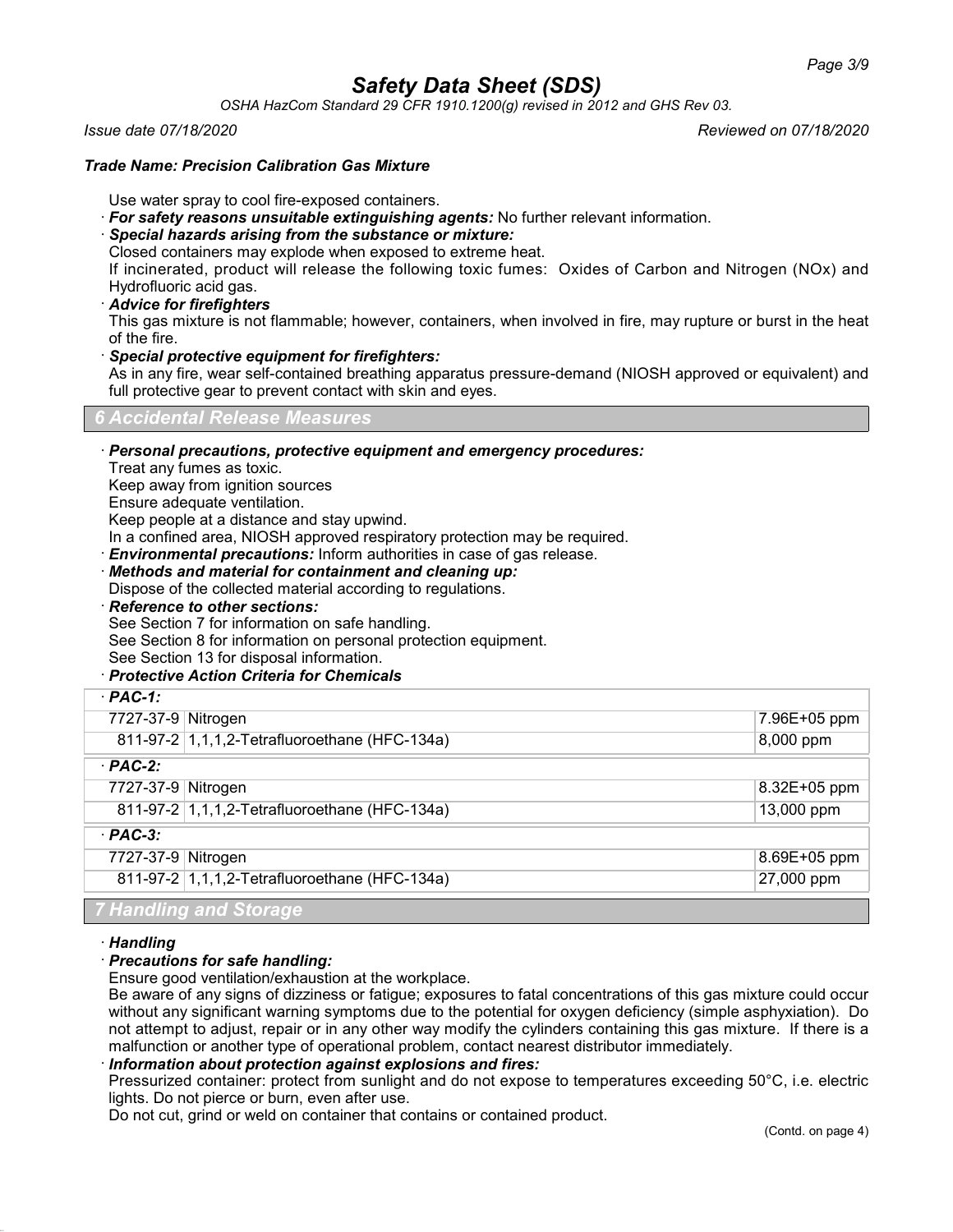*OSHA HazCom Standard 29 CFR 1910.1200(g) revised in 2012 and GHS Rev 03.*

*Issue date 07/18/2020 Reviewed on 07/18/2020*

### *Trade Name: Precision Calibration Gas Mixture*

Do not spray on a naked flame or any incandescent material.

- · *Conditions for safe storage, including any incompatibilities* Store away from strong oxidizing agents. · *Storage*
- · *Requirements to be met by storerooms and receptacles:*

Cylinders should be firmly secured to prevent falling or being knocked over. Cylinders must be protected from the environment, and preferably kept at room temperature. Cylinders should be stored in dry, well-ventilated areas, away from sources of heat, ignition, and direct sunlight. Protect cylinders against against physical damage. Full and empty cylinders should be segregated. Use a "first-in, first-out" inventory system to prevent full containers from being stored for long periods of time.

Store in a cool location.

- · *Information about storage in one common storage facility:* Not required.
- · *Further information about storage conditions:* Store in cool, dry conditions in well sealed receptacles.
- · *Specific end use(s):* No further relevant information available.

*8 Exposure Controls/Personal Protection*

· *Additional information about design of technical systems:* No further data; see section 7.

#### · *Control parameters:*

All ventilation should be designed in accordance with OSHA standard (29 CFR 1910.94). Use mechanical (general) ventilation for storage areas. Use appropriate ventilation as required to keep Exposure Limits in Air below TLV & PEL limits.

· *Components with occupational exposure limits:*

The following constituent is the only constituent of the product which has a PEL, TLV or other recommended exposure limit.

At this time, the other constituents have no known exposure limits.

#### **7727-37-9 Nitrogen**

TLV withdrawn TLV, see App. F; simple asphyxiant

· *Additional information:* The lists that were valid during the creation of this SDS were used as basis.

- · *Exposure controls:*
- · *Personal protective equipment*
- · *General protective and hygienic measures:* Wash hands before breaks and at the end of work.
- · *Breathing equipment:*

In case of brief exposure or low pollution use respiratory filter device. In case of intensive or longer exposure, use respiratory protective device that is independent of circulating air.

- · *Protection of hands:* Not required.
- · *Material of gloves:* Not applicable.
- · *Penetration time of glove material:* Not applicable.
- · *Eye protection:* Not necessary under normal conditions.

## *9 Physical and Chemical Properties*

- · *Information on basic physical and chemical properties*
- · *General Information*
- · *Appearance:* **Form:** Compressed gas *Color:* Clear, colorless · *Odor:* Odorless · Odor threshold:
- · *pH-value:* Not available
- · *Change in condition Melting point/Melting range:* Not determined.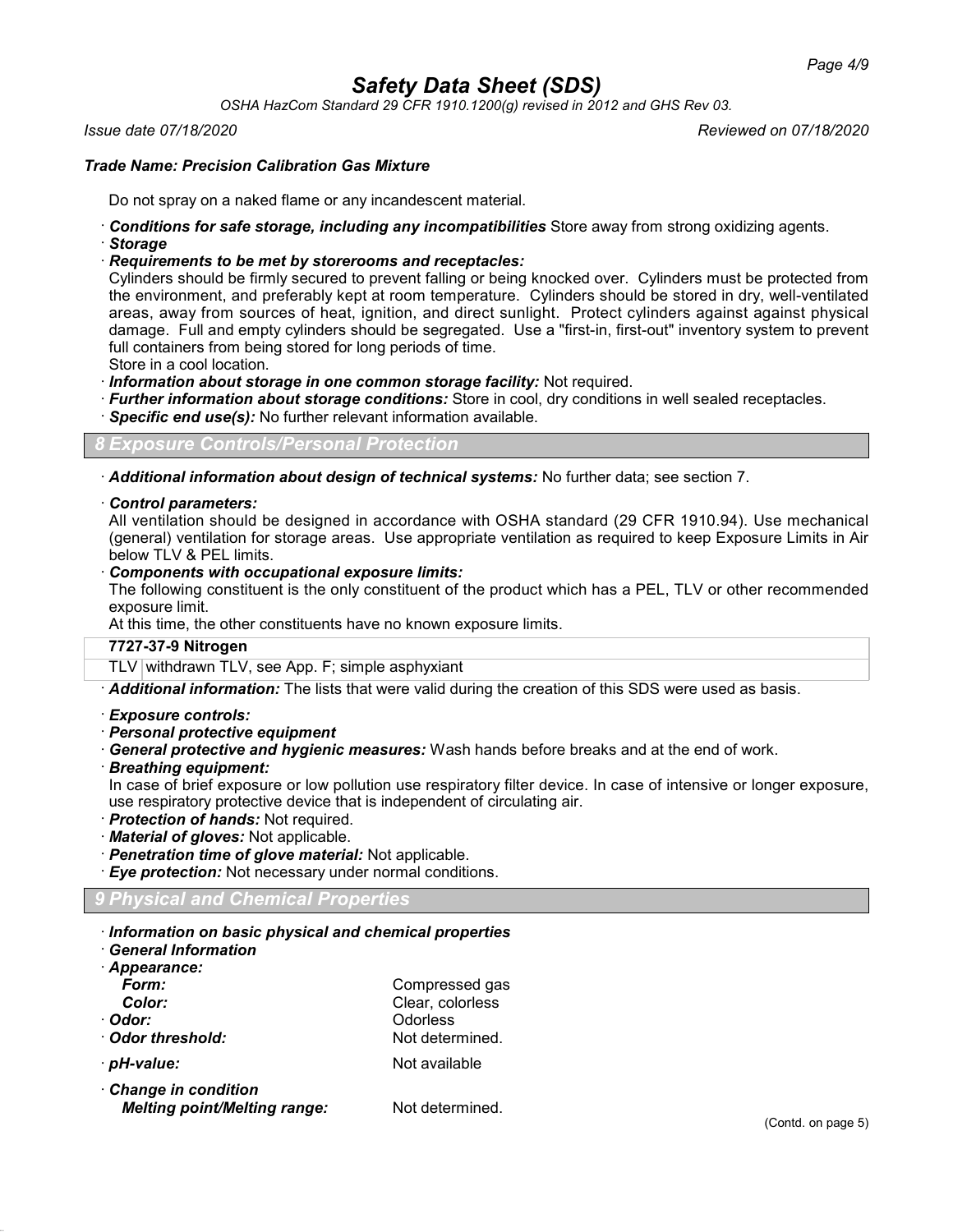*OSHA HazCom Standard 29 CFR 1910.1200(g) revised in 2012 and GHS Rev 03.*

*Issue date 07/18/2020 Reviewed on 07/18/2020*

### *Trade Name: Precision Calibration Gas Mixture*

| <b>Boiling point/Boiling range:</b>                                                  | Not determined.                                       |
|--------------------------------------------------------------------------------------|-------------------------------------------------------|
| · Flash point:                                                                       | None                                                  |
| · Flammability (solid, gaseous):                                                     | Not determined.                                       |
| · Ignition temperature:                                                              | Not applicable                                        |
| · Decomposition temperature:                                                         | Not determined.                                       |
| · Auto igniting:                                                                     | Product is not self-igniting.                         |
| Danger of explosion:                                                                 | Not determined.                                       |
| · Explosion limits:<br>Lower:<br><b>Upper:</b>                                       | Not determined.<br>Not determined.                    |
| · Vapor pressure:                                                                    | Not determined.                                       |
| · Density:<br><b>Relative density:</b><br>Vapor density:<br><b>Evaporation rate:</b> | Not determined.<br>Not determined.<br>Not applicable. |
| Solubility in / Miscibility with:<br>Water:                                          | Not miscible or difficult to mix.                     |
| · Partition coefficient (n-octanol/water): Not determined.                           |                                                       |
| · Viscosity:<br>Dynamic:<br><b>Kinematic:</b>                                        | Not determined.<br>Not determined.                    |
| · Solvent content:<br><b>VOC content:</b>                                            | 0.00%                                                 |
| <b>Solids content:</b><br>Other information:                                         | $0.0\%$<br>No further relevant information available. |

## *Stability and Reactivity*

· *Reactivity:* No further relevant information available.

· *Chemical stability:* Stable under normal conditions.

- · *Thermal decomposition / conditions to be avoided:* No decomposition if used according to specifications.
- · *Possibility of hazardous reactions:* No dangerous reactions known.
- · *Conditions to avoid:* No further relevant information available.
- · *Incompatible materials:* Strong oxidizing agents.
- · *Hazardous decomposition products:* Carbon Oxides, Nitrogen Oxides and Hydrofluoric acid gas.

#### *11 Toxicological Information*

- · *Information on toxicological effects:*
- · *Acute toxicity:*
- · *LD/LC50 values that are relevant for classification:* No data available.
- · *Primary irritant effect:*
- · *On the skin:* No irritating effect.
- · *On the eye:* No irritating effect.

(Contd. on page 6)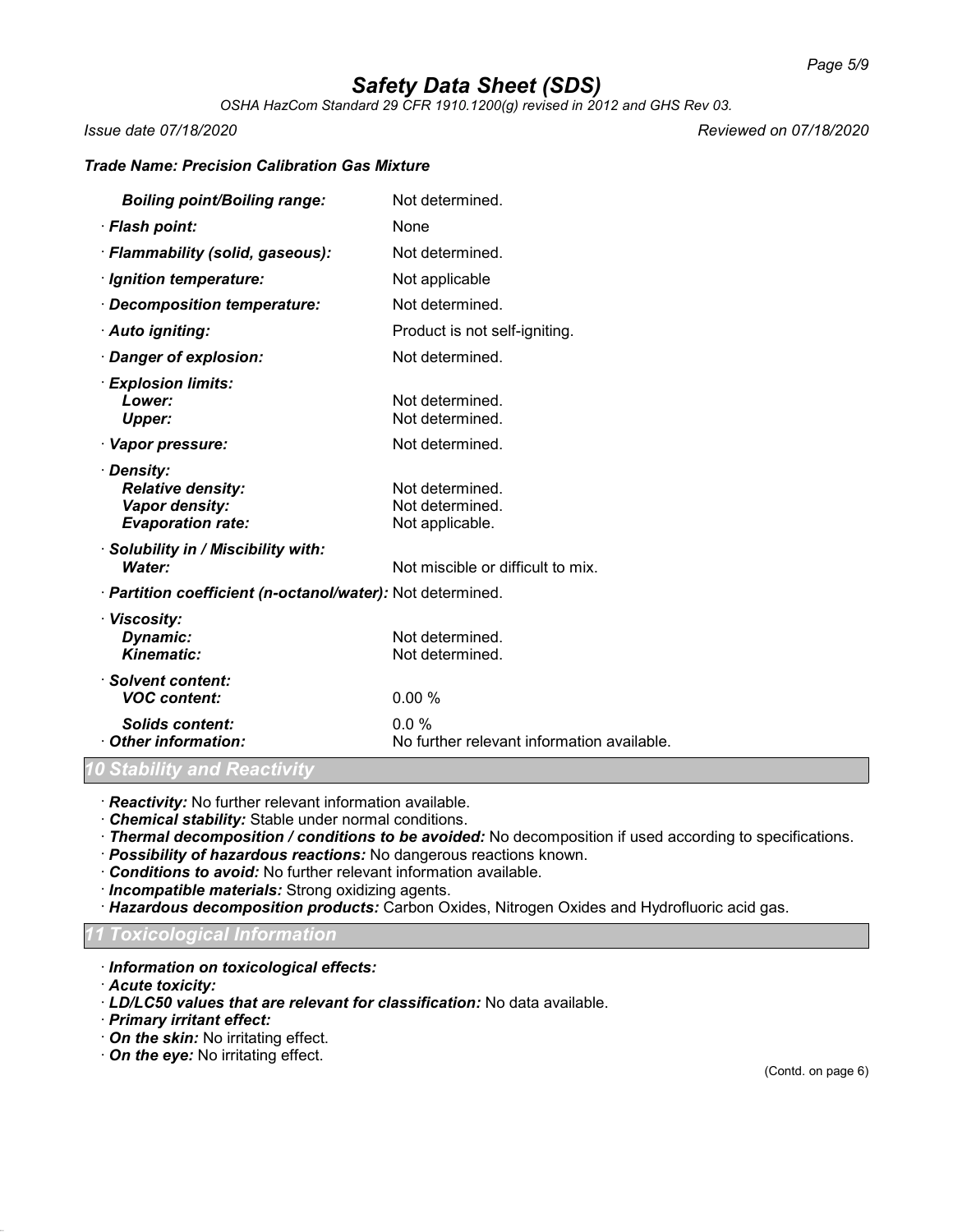*OSHA HazCom Standard 29 CFR 1910.1200(g) revised in 2012 and GHS Rev 03.*

*Issue date 07/18/2020 Reviewed on 07/18/2020*

## *Trade Name: Precision Calibration Gas Mixture*

#### · *Additional toxicological information:*

- · *Carcinogenic categories:*
- · *IARC (International Agency for Research on Cancer):*

None of the ingredients are listed.

#### · *NTP (National Toxicology Program):*

None of the ingredients are listed.

## · *OSHA-Ca (Occupational Safety & Health Administration):*

None of the ingredients are listed.

## *12 Ecological Information*

- · *Toxicity:* The hazards for the aquatic environment are unknown.
- · *Aquatic toxicity:* No further relevant information available.
- · *Persistence and degradability:* No further relevant information available.
- · *Behavior in environmental systems:*
- · *Bioaccumulative potential:* No further relevant information available.
- · *Mobility in soil:* No further relevant information available.
- · *Additional ecological information:*
- · *General notes:* Generally not hazardous for water.
- · *Results of PBT and vPvB assessment:*
- · *PBT:* Not applicable.
- · *vPvB:* Not applicable.
- · *Other adverse effects:* No further relevant information available.

## \* *13 Disposal Considerations*

#### · *Waste treatment methods*

· *Recommendation:*

Release all residual gas pressure in a well ventilated area. Verify the cylinder is completely empty (0 PSIG). Remove or cover any hazard labels. Return empty cylinder for recycling.

NOTE: Check with the local easte authority before placing any gas cylinder into waste container for pickup. GASCO encourages the consumer to return all cylinders.

- · *Waste disposal key:* The U.S. EPA has not published waste disposal numbers for this product's components.
- · *Uncleaned packaging*
- · *Recommendation:* Return cylinder and unused product to supplier.

#### *14 Transport Information*

- · *UN-Number:*
- · *DOT, ADR/ADN, IMDG, IATA* UN1956
- · *UN proper shipping name:*
- 
- 
- 

· *Transport hazard class(es):*

· *DOT*



Compressed gas, n.o.s. · *ADR/ADN* UN1956 COMPRESSED GAS, N.O.S. · *IMDG, IATA* COMPRESSED GAS, N.O.S.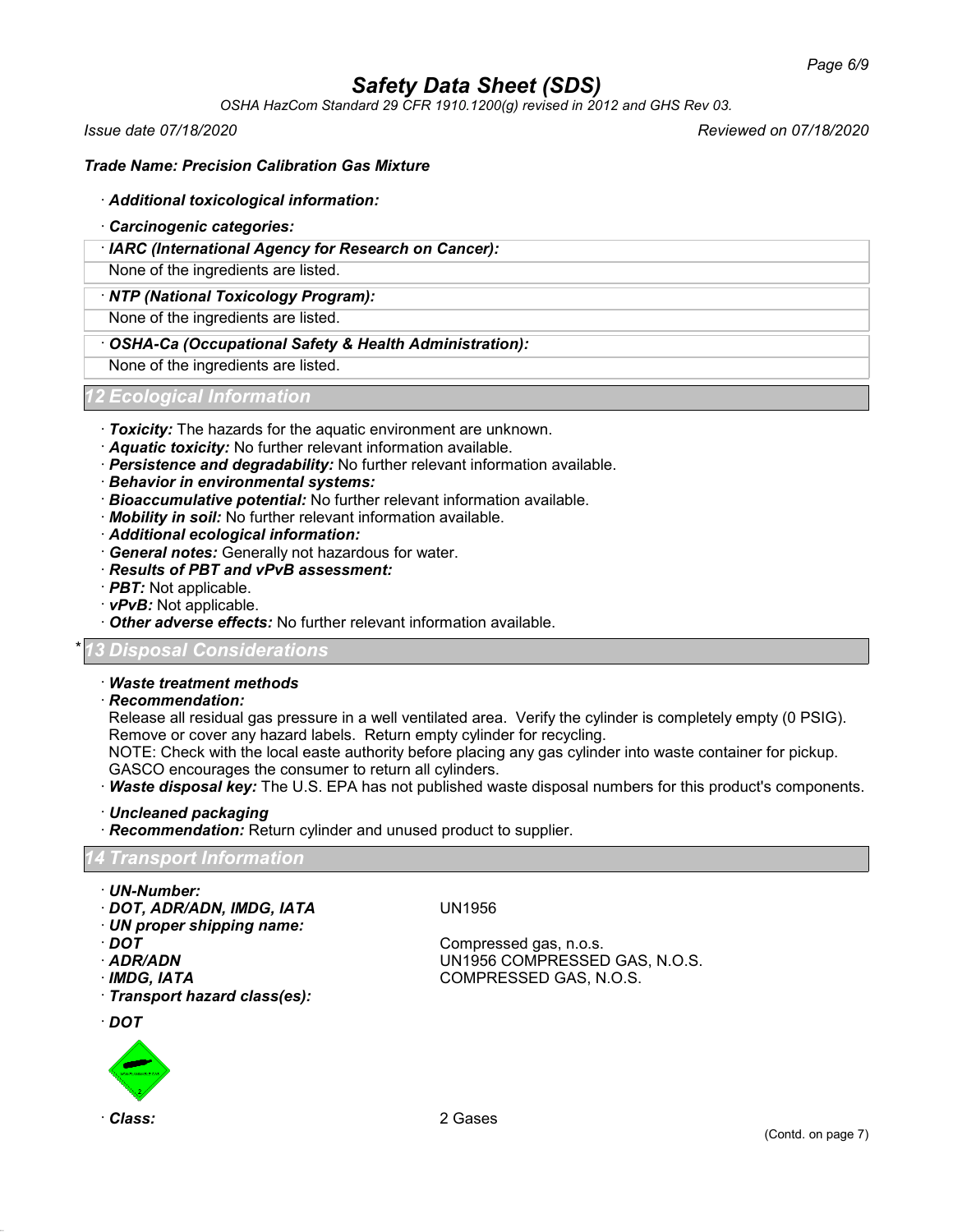*OSHA HazCom Standard 29 CFR 1910.1200(g) revised in 2012 and GHS Rev 03.*

*Issue date 07/18/2020 Reviewed on 07/18/2020*

| <b>Trade Name: Precision Calibration Gas Mixture</b>                                                                                                                                                                                                                                             |                                                                                                                                                                   |
|--------------------------------------------------------------------------------------------------------------------------------------------------------------------------------------------------------------------------------------------------------------------------------------------------|-------------------------------------------------------------------------------------------------------------------------------------------------------------------|
| · Label:                                                                                                                                                                                                                                                                                         | 2.2                                                                                                                                                               |
| · ADR/ADN                                                                                                                                                                                                                                                                                        |                                                                                                                                                                   |
| · Class:<br>· Label:                                                                                                                                                                                                                                                                             | 21A Gases<br>2.2                                                                                                                                                  |
| $·$ IMDG, IATA                                                                                                                                                                                                                                                                                   |                                                                                                                                                                   |
| · Class:<br>· Label:<br>· Packing group:<br>· DOT, ADR/ADN, IMDG, IATA<br>· Environmental hazards:<br>· Special precautions for user:<br>· Hazard identification number (Kemler code): 20<br>· EMS Number:<br>Transport in bulk according to Annex II of<br><b>MARPOL73/78 and the IBC Code:</b> | 2 Gases<br>2.2<br>Non-Regulated Material<br>Not applicable.<br><b>Warning: Gases</b><br>$F-C, S-V$<br>Not applicable.                                             |
| · Transport/Additional information:<br>· DOT<br>· Quantity limitations:                                                                                                                                                                                                                          | On passenger aircraft/rail: 75 kg<br>On cargo aircraft only: 150 kg                                                                                               |
| · ADR/ADN<br>· Excepted quantities (EQ):                                                                                                                                                                                                                                                         | Code: E1<br>Maximum net quantity per inner packaging: 30 ml<br>Maximum net quantity per outer packaging: 1000 ml                                                  |
| · IMDG<br>· Limited quantities (LQ):<br>· Excepted quantities (EQ):<br>· UN "Model Regulation":                                                                                                                                                                                                  | 120 ml<br>Code: E1<br>Maximum net quantity per inner packaging: 30 ml<br>Maximum net quantity per outer packaging: 1000 ml<br>UN 1956 COMPRESSED GAS, N.O.S., 2.2 |
| 5 Regulatory Information                                                                                                                                                                                                                                                                         |                                                                                                                                                                   |
|                                                                                                                                                                                                                                                                                                  |                                                                                                                                                                   |

· *Safety, health and environmental regulations/legislation specific for the substance or mixture:* · *SARA (Superfund Amendments and Reauthorization):*

| · Section 355 (extremely hazardous substances): |                    |
|-------------------------------------------------|--------------------|
| None of the ingredients are listed.             |                    |
| Section 313 (Specific toxic chemical listings): |                    |
| None of the ingredients are listed.             |                    |
|                                                 | (Contd. on page 8) |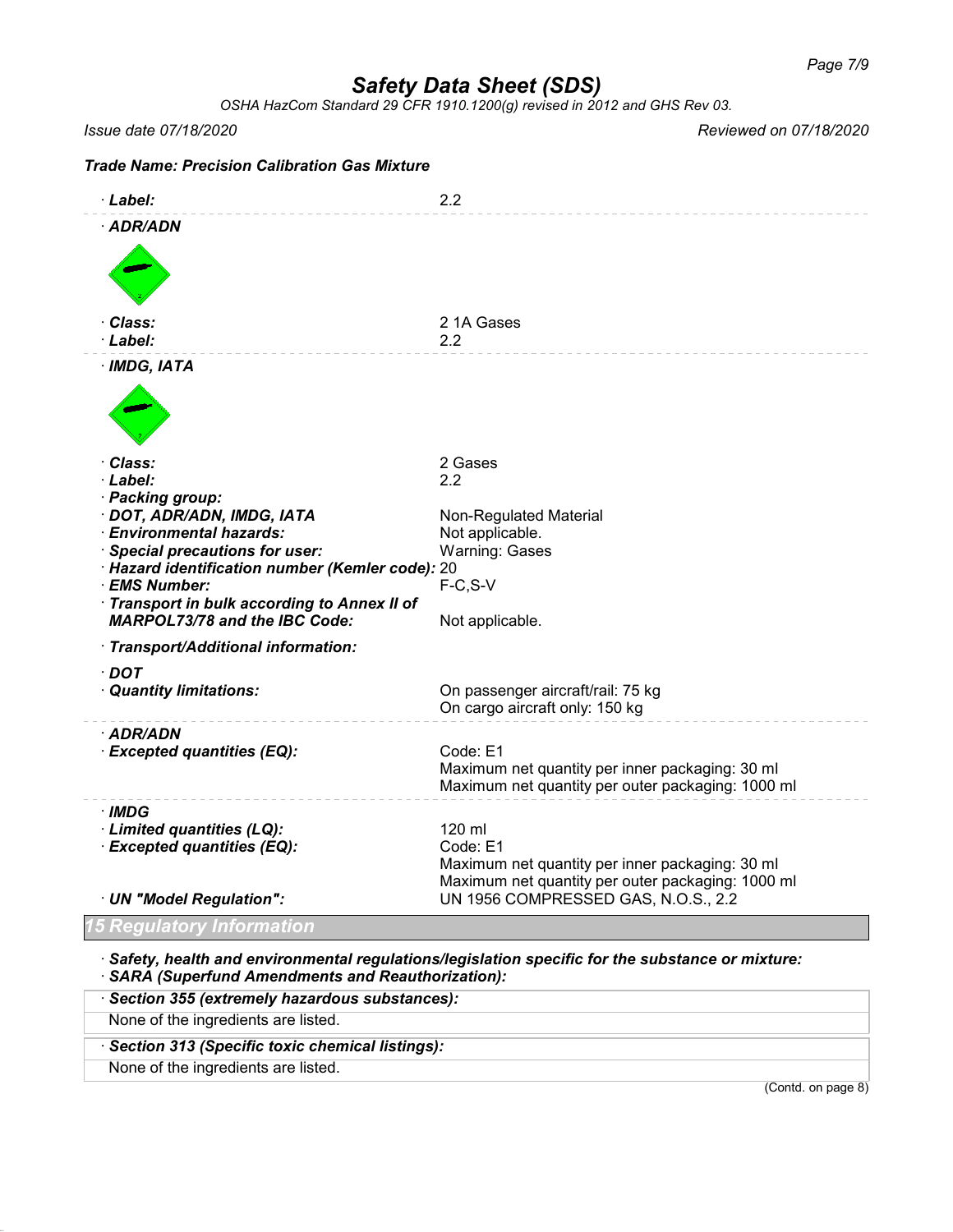*OSHA HazCom Standard 29 CFR 1910.1200(g) revised in 2012 and GHS Rev 03.*

*Issue date 07/18/2020 Reviewed on 07/18/2020*

## *Trade Name: Precision Calibration Gas Mixture*

| · TSCA (Toxic Substances Control Act):                                                                           |
|------------------------------------------------------------------------------------------------------------------|
| 7727-37-9 Nitrogen                                                                                               |
| 420-46-2 1,1,1-trifluoroethane                                                                                   |
| 354-33-6 Pentafluoroethane                                                                                       |
| 811-97-2 1,1,1,2-Tetrafluoroethane (HFC-134a)                                                                    |
| California Proposition 65:                                                                                       |
| <b>Chemicals known to cause cancer:</b>                                                                          |
| None of the ingredients are listed.                                                                              |
| Chemicals known to cause reproductive toxicity for females:                                                      |
| None of the ingredients are listed.                                                                              |
| Chemicals known to cause reproductive toxicity for males:                                                        |
| None of the ingredients are listed.                                                                              |
| Chemicals known to cause developmental toxicity:                                                                 |
| None of the ingredients are listed.                                                                              |
| · New Jersey Right-to-Know List:                                                                                 |
| 7727-37-9 Nitrogen                                                                                               |
| · New Jersey Special Hazardous Substance List:                                                                   |
| None of the ingredients are listed.                                                                              |
| · Pennsylvania Right-to-Know List:                                                                               |
| 7727-37-9 Nitrogen                                                                                               |
| · Pennsylvania Special Hazardous Substance List:                                                                 |
| None of the ingredients are listed.                                                                              |
| Carcinogenic categories:                                                                                         |
| · EPA (Environmental Protection Agency):                                                                         |
| None of the ingredients are listed.                                                                              |
| · TLV (Threshold Limit Value established by ACGIH):                                                              |
| None of the ingredients are listed.                                                                              |
| · NIOSH-Ca (National Institute for Occupational Safety and Health):                                              |
| None of the ingredients are listed.                                                                              |
| $\cdot$ GHS label elements                                                                                       |
| The product is classified and labeled according to the Globally Harmonized System (GHS).<br>· Hazard pictograms: |
|                                                                                                                  |
|                                                                                                                  |
|                                                                                                                  |
| · Signal word: Warning                                                                                           |
| · Hazard statements:                                                                                             |
| H280 Contains gas under pressure; may explode if heated.<br>May displace oxygen and cause rapid suffocation.     |
| · Precautionary statements:                                                                                      |
| 0. D402 Dratest from quplight. Ctore in a well ventilated place                                                  |

P410+P403 Protect from sunlight. Store in a well-ventilated place.

## · *National regulations:*

None of the ingredients are listed.